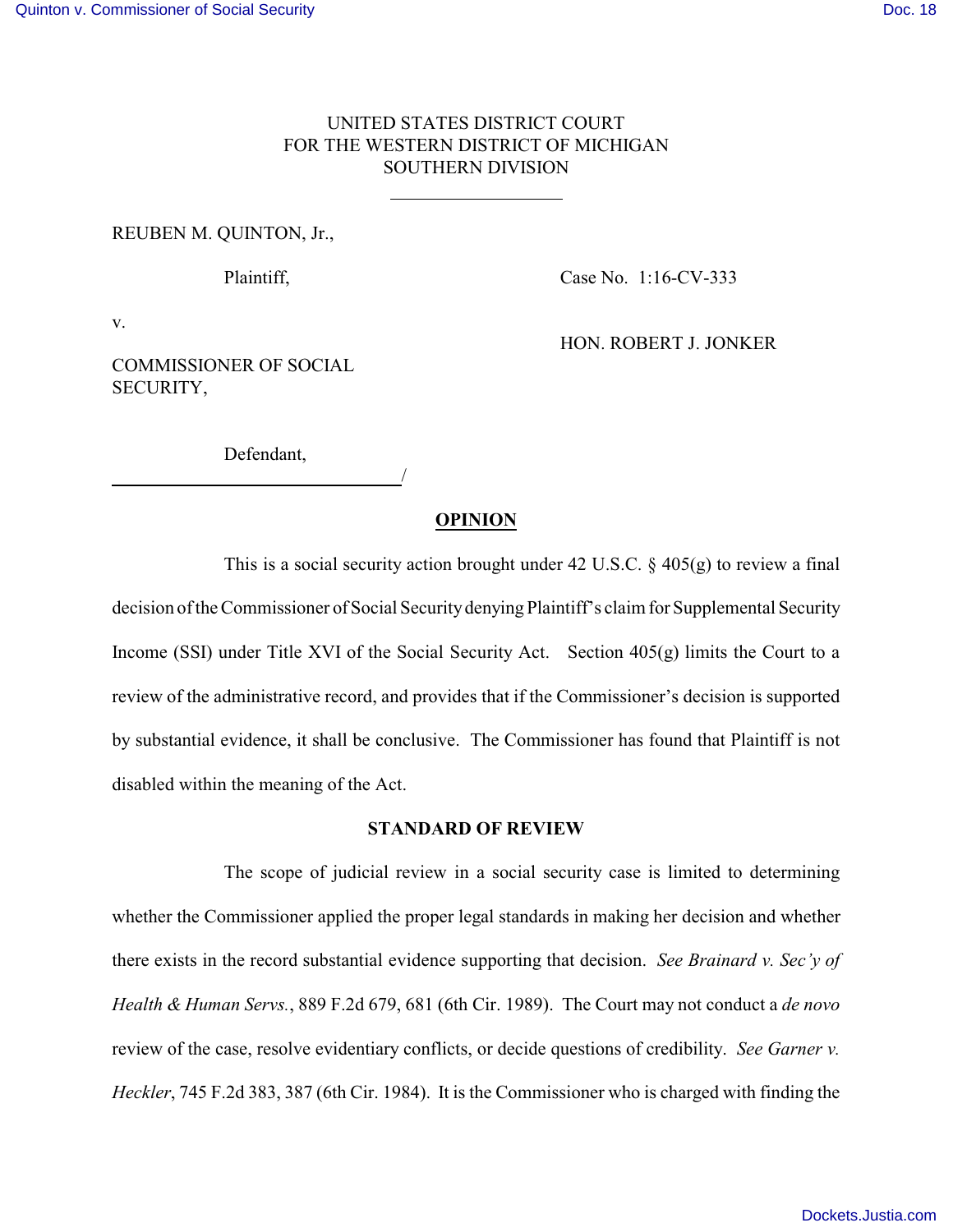facts relevant to an application for disability benefits, and her findings are conclusive provided they are supported by substantial evidence. *See* 42 U.S.C. § 405(g).

Substantial evidence is more than a scintilla, but less than a preponderance. *See Cohen v. Sec'y of Health & Human Servs.*, 964 F.2d 524, 528 (6th Cir. 1992) (citations omitted). It is such relevant evidence as a reasonable mind might accept as adequate to support a conclusion. *See Richardson v. Perales*, 402 U.S. 389, 401 (1971); *Bogle v. Sullivan*, 998 F.2d 342, 347 (6th Cir. 1993). In determining the substantiality of the evidence, the Court must consider the evidence on the record as a whole and take into account whatever evidence in the record fairly detracts from its weight. *See Richardson v. Sec'y of Health & Human Servs.*, 735 F.2d 962, 963 (6th Cir. 1984). The substantial evidence standard presupposes the existence of a zone within which the decision maker can properly rule either way, without judicial interference. *See Mullen v. Bowen*, 800 F.2d 535, 545 (6th Cir. 1986) (citation omitted). This standard affords to the administrative decision maker considerable latitude, and indicates that a decision supported by substantial evidence will not be reversed simply because the evidence would have supported a contrary decision. *See Bogle*, 998 F.2d at 347; *Mullen*, 800 F.2d at 545.

#### **PROCEDURAL POSTURE**

Plaintiff was forty-four years of age on the date of the Administrative Law Judge's (ALJ) decision. (PageID.55, 127.) He earned a GED and previously worked as a roofer, siding installer, and pump helper. (PageID.118, 245.) Plaintiff applied for benefits on August 6, 2013, alleging that he had been disabled since November 4, 2010, due to chronic severe back pain, issues stemming from a back injury and spinal fusion, deterioration of his vertebrae, depression, and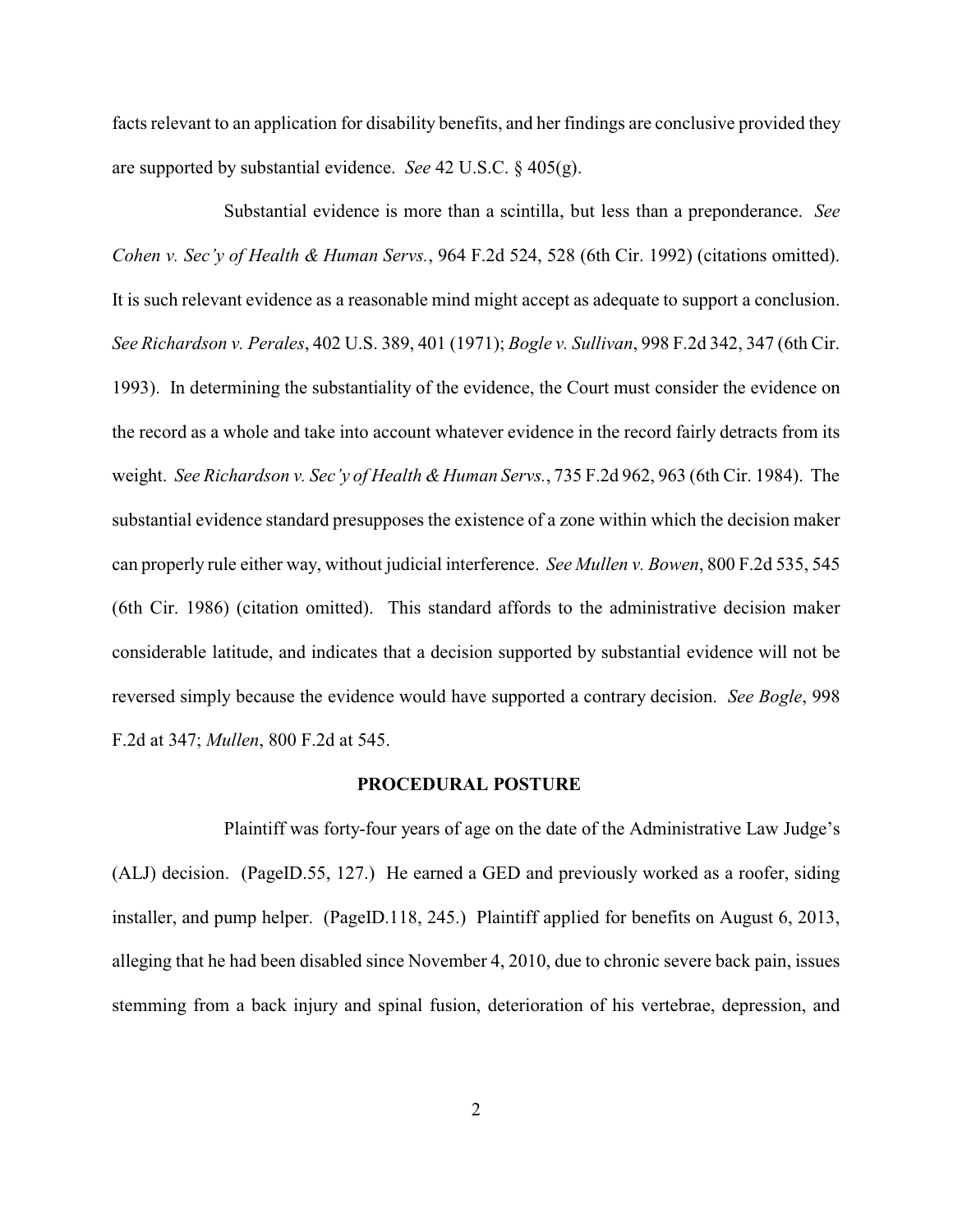medication side effects of anxiety, dizziness, and blackouts.<sup>1</sup> (PageID.127, 201–214.) Plaintiff's application was denied on October 4, 2013, and Plaintiff subsequently requested a hearing before an ALJ. (PageID.154–160.) On October 1, 2014, Plaintiff appeared with his counsel before ALJ William Reamon for an administrative hearing at which time both Plaintiff and a vocational expert (VE) testified. (PageID.76–125.) On the same day, Plaintiff amended his alleged onset to his application date. (PageID.225.) In a written decision dated October 30, 2014, the ALJ determined that Plaintiff was not disabled. (PageID.55–75.) Thereafter, on February 3, 2016, the Appeals Council declined to review the ALJ's decision. (PageID.44–48.) Plaintiff subsequentlyinitiated this action under 42 U.S.C.  $\S$  405(g).

### **ALJ'S DECISION**

The social security regulations articulate a five-step sequential process for evaluating

disability. See 20 C.F.R. § 416.920(a-f).<sup>2</sup> If the Commissioner can make a dispositive finding at any

<sup>&</sup>lt;sup>1</sup>Plaintiff previously applied for benefits on July 23, 2003, which resulted in an unfavorable decision by an ALJ on September 7, 2006, and which was not further appealed. (PageID.139–150.) That application is not relevant to the issues raised by Plaintiff in the instant case.

 $^{2}1$ . 1. An individual who is working and engaging in substantial gainful activity will not be found to be "disabled" regardless of medical findings (20 C.F.R. § 416.920(b));

 <sup>2.</sup> An individual who does not have a "severe impairment" will not be found "disabled" (20 C.F.R.  $§$  416.920(c));

 <sup>3.</sup> If an individual is not working and is suffering from a severe impairment which meets the duration requirement and which "meets or equals" a listed impairment in Appendix 1 of Subpart P of Regulations No. 4, a finding of "disabled" will be made without consideration of vocational factors (20 C.F.R. § 416.920(d));

 <sup>4.</sup> If an individual is capable of performing work he or she has done in the past, a finding of "not disabled" must be made  $(20 \text{ C.F.R. } § 416.920(e));$ 

<sup>5.</sup> If an individual's impairment is so severe as to preclude the performance of past work, other factors including age, education, past work experience, and residual functional capacity must be considered to determine if other work can be performed. (20 C.F.R. § 416.920(f)).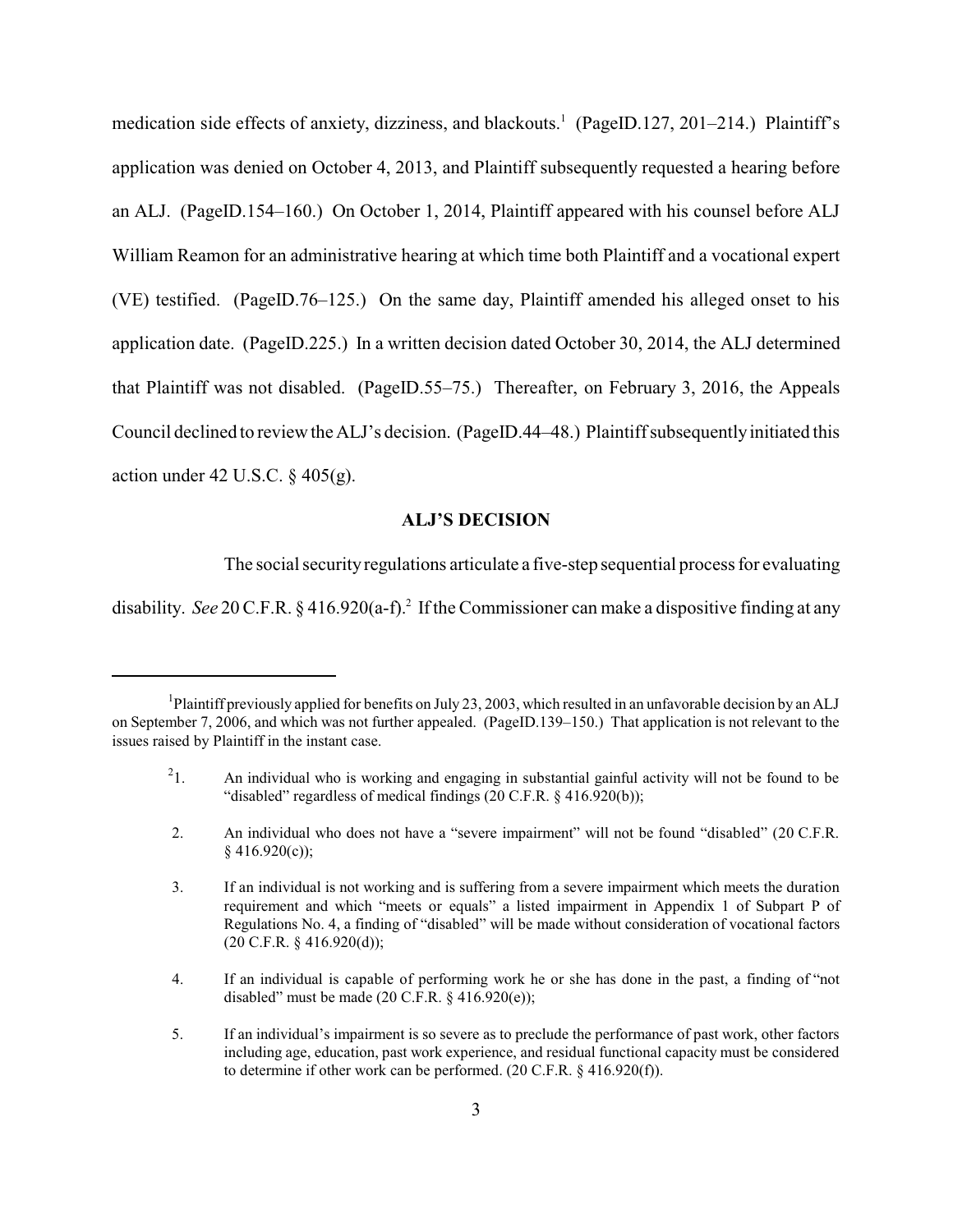point in the review, no further finding is required. *See* 20 C.F.R. § 416.920(a). The regulations also provide that if a claimant suffers from a nonexertional impairment as well as an exertional impairment, both are considered in determining the claimant's residual functional capacity (RFC). *See* 20 C.F.R. § 416.945.

Plaintiff has the burden of proving the existence and severity of limitations caused by his impairments and that he is precluded from performing past relevant work through step four. *Jones v. Comm'r of Soc. Sec.*, 336 F.3d 469, 474 (6th Cir. 2003). At step five, it is the Commissioner's burden "to identify a significant number of jobs in the economy that accommodate the claimant's residual functional capacity (determined at step four) and vocational profile." *Id.*

ALJ Reamon determined Plaintiff's claim failed at step five. At step one the ALJ found that Plaintiff had not engaged in substantial gainful activity since August 6, 2013, the date of application. (PageID.60.) At step two, the ALJ found that Plaintiff suffered from the following severe impairments: (1) anxiety disorder; (2) post L4-5 lumbar fusion; (3) back and left lower extremity pain; (4) chronic asthma; and (5) left upper extremity tendon repair with index and middle finger range of motion and strength diminution. (PageID.60–61.) At step three, the ALJ found that Plaintiff did not have an impairment or combination of impairments that met or equaled the requirements of the Listing of Impairments found in 20 C.F.R. Pt. 404, Subpt. P, App. 1. (PageID.62–63.) At step four, the ALJ determined Plaintiff retained the RFC based on all the impairments to perform:

> sedentary work as defined in 20 CFR 416.967(a) except no climbing of ladders, ropes and scaffolds; can occasionally climb ramps and stairs; can have no exposure to dangerous moving machinery or unprotected heights; can occasionally balance, stoop, kneel, crouch and crawl; must avoid concentrated exposure to fumes, odors, dusts,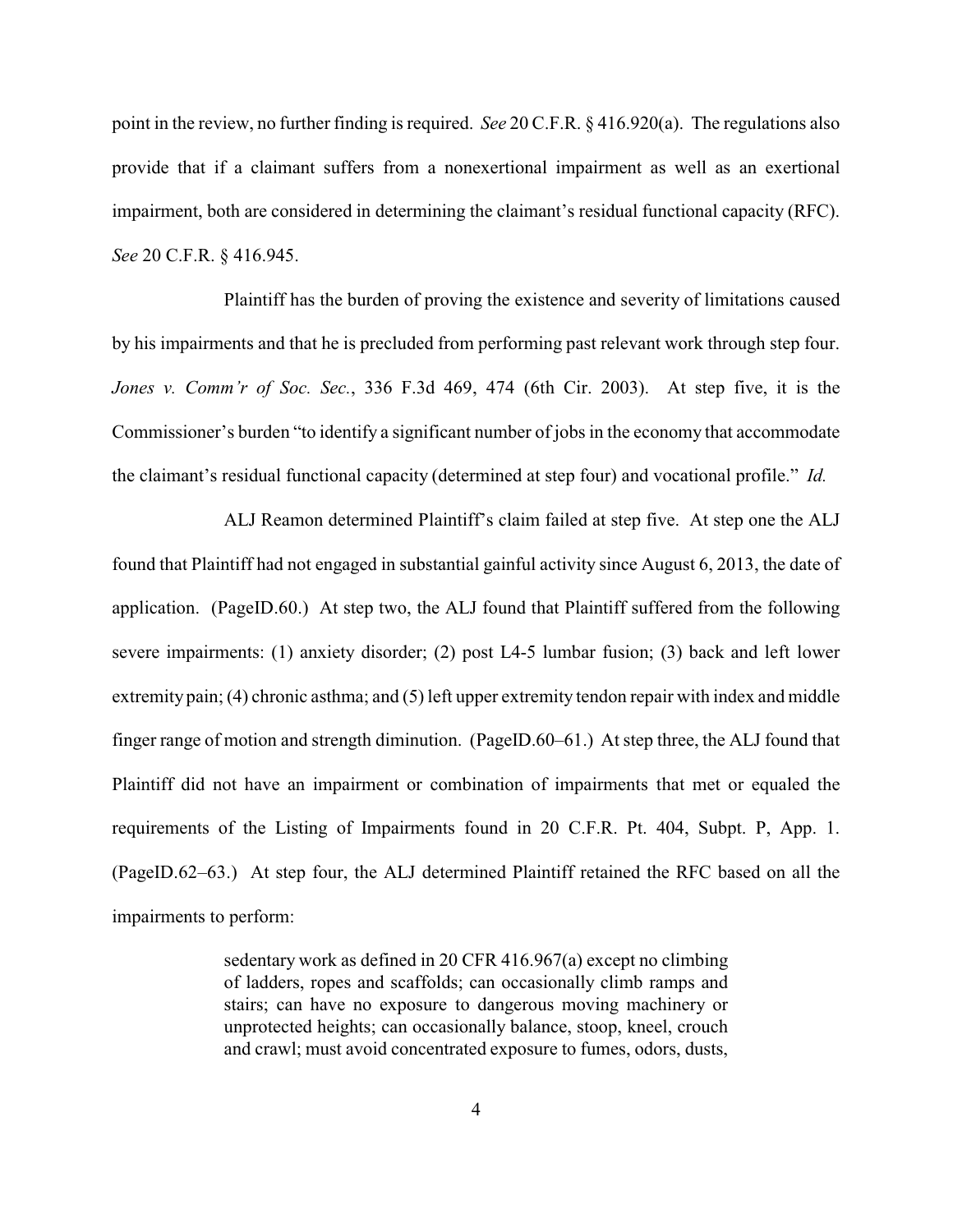gases, poor ventilation; can handle and finger with the left upper extremity no more than frequently; can understand, remember and carry out simple instructions and can occasionally interact with the general public, co-workers and supervisors.

(PageID.63.) Continuing with the fourth step, the ALJ determined that Plaintiff was unable to perform any of his past relevant work. (PageID.68–69.) At the fifth step, the ALJ questioned the VE to determine whether a significant number of jobs exist in the economy that Plaintiff could perform given his limitations. *See Richardson*, 735 F.2d at 964. The VE testified that Plaintiff could perform work as an office clerk (3,000 regional and 105,000 national positions), order clerk (2,000 regional and 70,000 national positions), and machine tender (2,000 regional and 70,000 national positions). (PageID.121–122.) Based on this record, the ALJ found that Plaintiff was capable of making a successful adjustment to work that exists in significant numbers in the national economy. (PageID.70.)

Accordingly, the ALJ concluded that Plaintiff was not disabled from August 6, 2013, through October 30, 2014, the date of decision. (PageID.71.)

#### **DISCUSSION**

On June 6, 2016, the Court entered a Notice in this case regarding the filing of briefs. The Notice, in relevant part, stated that Plaintiff's initial brief "must contain a Statement of Errors, setting forth the specific errors of fact or law upon which Plaintiff seeks reversal or remand. Failure to identify an issue in the Statement of Errors constitutes a waiver of that issue." (PageID.628.) Plaintiff's brief contains only a broad statement that the ALJ's RFC determination is the product of legal error and is unsupported by substantial evidence, and accordingly it falls short of the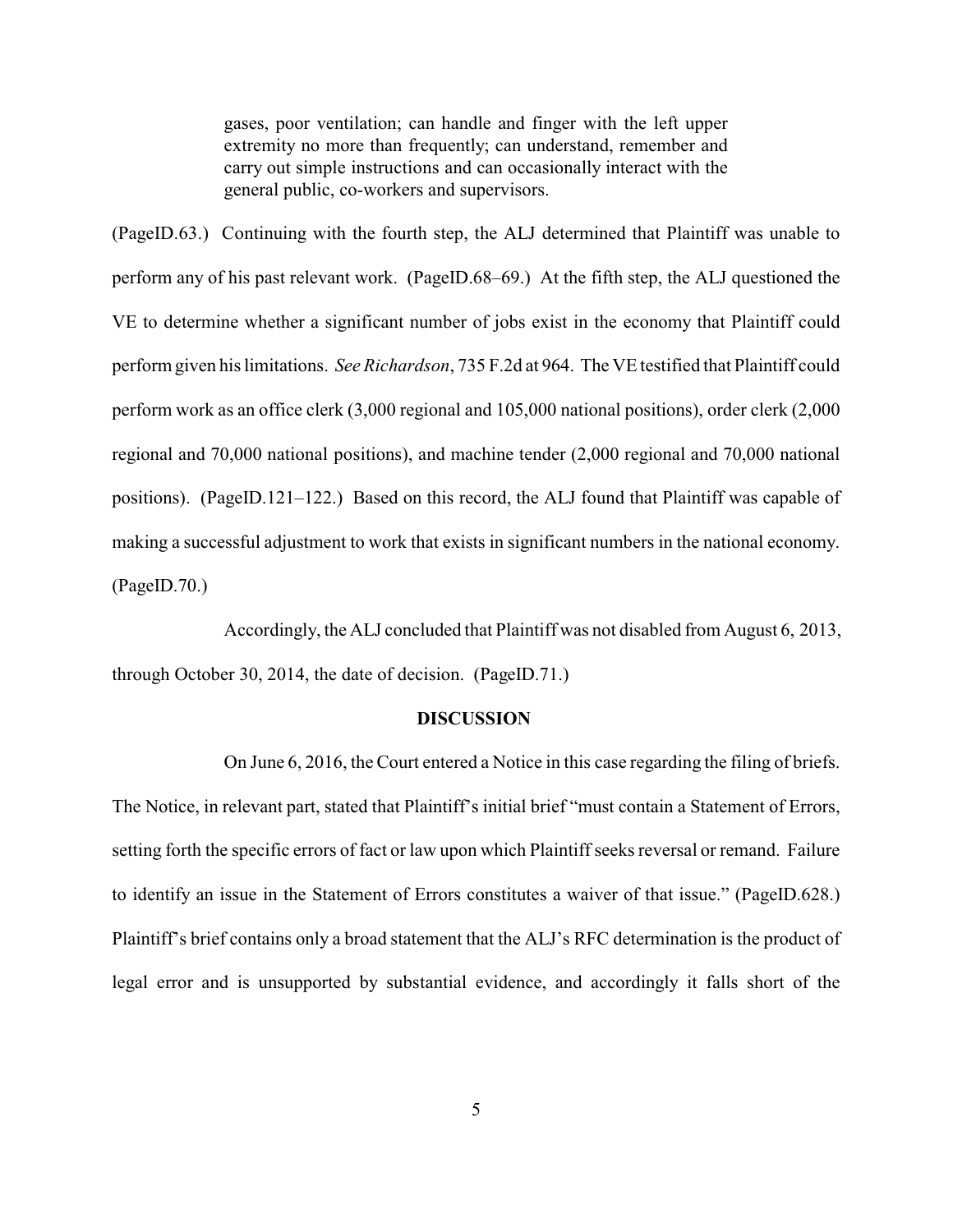requirement that Plaintiff raise specific claims of fact or law within the Statement of Errors.<sup>3</sup> (PageID.636.) Because Plaintiff's counsel has failed to provide a proper Statement of Errors, the Court has reviewed Plaintiff's brief and gleans the following claims of error from its headings:

- 1. The ALJ violated the treating physician rule when considering the opinion of Dr. Noelle Franklyn.
- 2. The ALJ played doctor in developing an RFC based only on raw medical data.

The Court will discuss the issues below.<sup>4</sup>

## **1. The ALJ's Analysis of Dr. Franklyn's Physical RFC Opinion Satisfies the Treating Physician Rule.**

On June 19, 2014, Dr. Noelle Franklyn, Plaintiff's treating physician, offered an opinion concerning Plaintiff's physical limitations.<sup>5</sup> (PageID.516–517.) Among other things, Dr. Franklyn indicated she had been treating Plaintiff since July 24, 2009. He had a diagnosis of DJD (degenerative joint disease) of the lumbar spine, lumbar disc bulge, and anxiety. His symptoms were chronic back pain that radiated down the left leg. He also had medication side effects of feeling "jitty" and anxious, and also experienced fatigue and memory problems. (PageID.516.) Dr. Franklyn stated that were he to work, Plaintiff would need to recline or lie down in excess of customary breaks. Plaintiff could only walk a distance of one city block before experiencing significant pain. He could only sit for twenty minutes and stand or walk for fifteen to twenty

 $3$  Plaintiff's counsel is advised that future briefs that fail to provide a Statement of Errors alleging specific errors may be stricken.

<sup>&</sup>lt;sup>4</sup> Plaintiff's initial brief contains an additional argument that the ALJ's RFC determination does not account for the moderate limitations in concentration, persistence, and pace that he had previously found credible. (PageID.655.) Plaintiff withdraws this argument in his reply brief, and accordingly the Court will not consider it. (PageID.678.)

 ${}^{5}$ Dr. Franklyn's opinion is contained in a completed two page worksheet in which her obligation was to provide short answers, check a box, or circle one of several possible answers. (PageID.516–517.)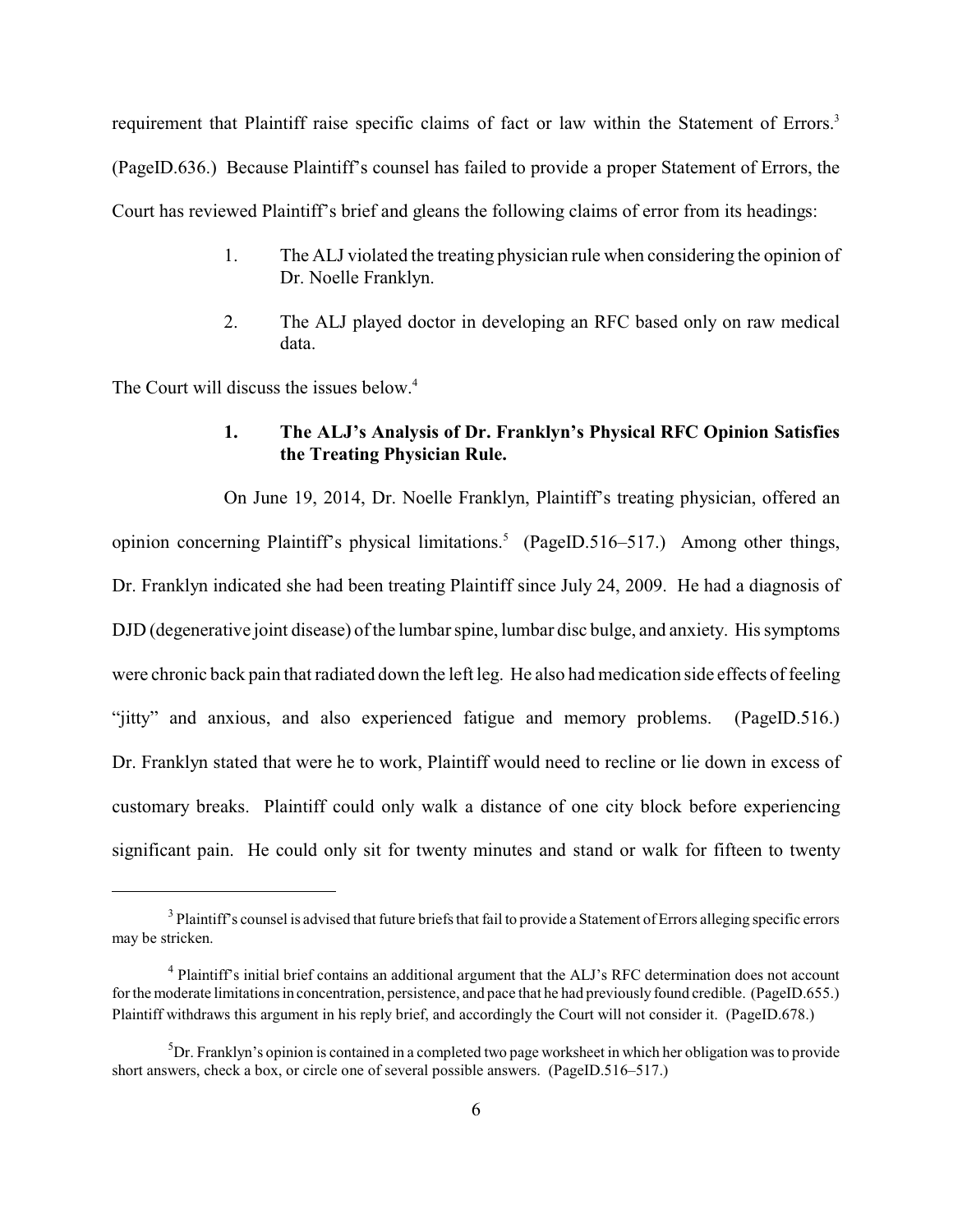minutes. (PageID.516.) In total, Plaintiff could only sit for two hours and stand or walk for two hours during the workday. Plaintiff would further need to be able to shift positions at will, and take unscheduled breaks every fifteen to twenty minutes for a period of ten minutes. (PageID.516.) Plaintiff could only occasionally lift and carry ten pound weights, and never lift or carry heavier weights. (PageID.517.) Plaintiff could never use his left hand fingers for fine manipulation. (PageID.517.) Dr. Franklyn further indicated Plaintiff would be expected to miss work more than four times a month, and ultimately opined that Plaintiff was not physically capable of working an eight hour day, five days a week, on a sustained basis. (PageID.517.) The ALJ assigned "limited weight" to the opinion. (PageID.68.) Plaintiff claims the ALJ erred in doing so.<sup>6</sup> (PageID.650.) The Court disagrees.

By way of background, the treating physician doctrine recognizes that medical professionals who have a long history of caring for a claimant and his maladies generally possess significant insight into his medical condition. *See Barker v. Shalala*, 40 F.3d 789, 794 (6th Cir. 1994). An ALJ must, therefore, give controlling weight to the opinion of a treating source if: (1) the opinion is "well-supported by medically acceptable clinical and laboratory diagnostic techniques" and (2) the opinion "is not inconsistent with the other substantial evidence in the case record." *Gayheart v. Comm'r of Soc. Sec.*, 710 F.3d 365, 375–76 (6th Cir. 2013) (quoting 20 C.F.R. § 404.1527).

 ${}^{6}$ Dr. Franklyn also offered an opinion regarding Plaintiff's mental limitations that was assigned "no weight" by the ALJ. (PageID.67.) It does not appear Plaintiff contests this aspect of the ALJ's decision. (PageID.650, 674.) To the extent Plaintiff has attempted to assert error, the argument has been waived. "'Issues adverted to in a perfunctory manner, unaccompanied by some effort at developed argumentation, are deemed waived. It is not sufficient for a party to mention a possible argument in the most skeletal way, leaving the court to . . . put flesh on its bones.'" *United States v. Stewart*, 628 F.3d 246, 256 (6th Cir. 2010) (quoting *McPherson v. Kelsey*, 125 F.3d 989, 995–96 (6th Cir. 1997)).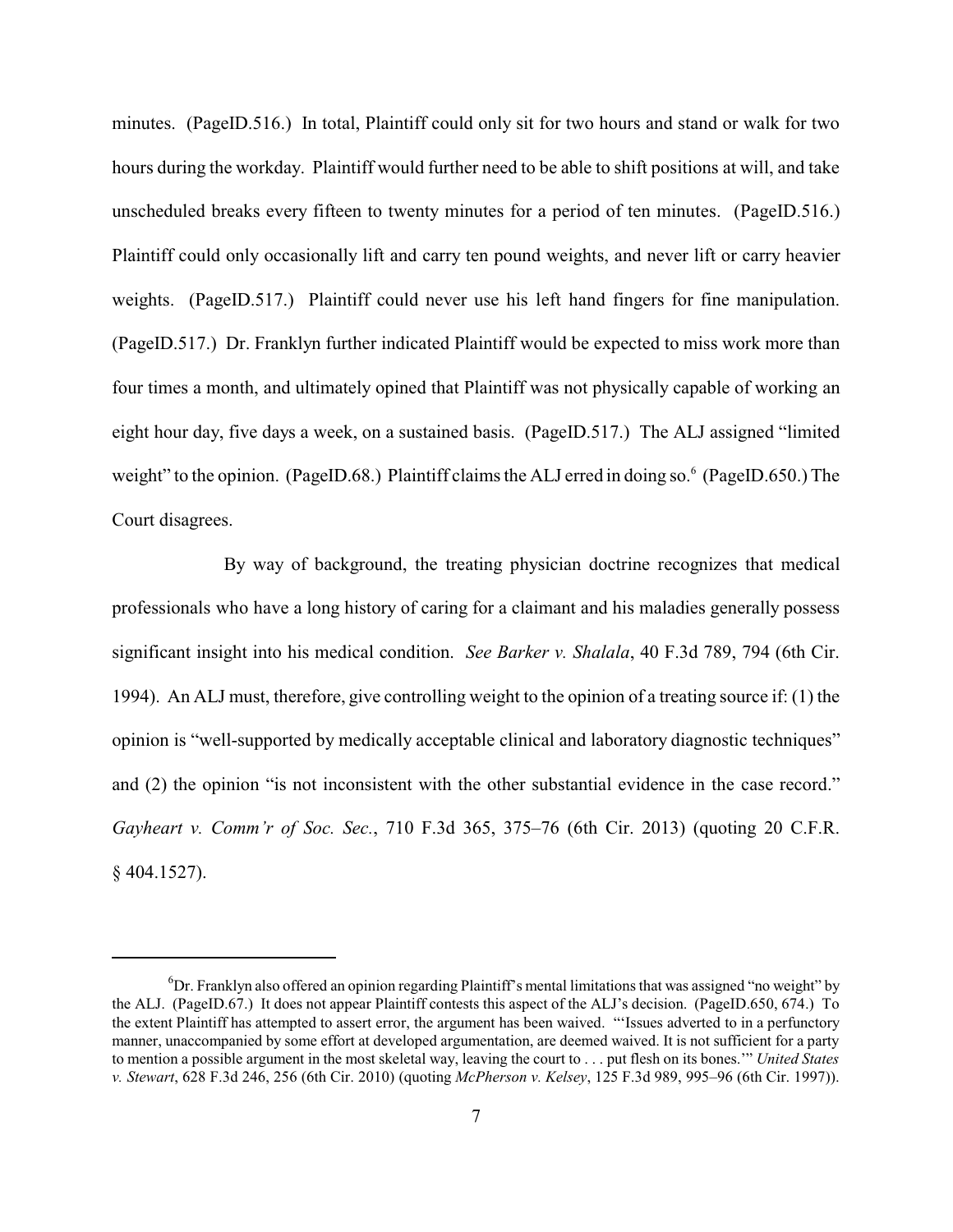Such deference is appropriate, however, only where the particular opinion "is based upon sufficient medical data." *Miller v. Sec'y of Health & Human Servs.*, 1991 WL 229979, at \*2 (6th Cir. Nov. 7, 1991) (citing *Shavers v. Sec'y of Health & Human Servs.*, 839 F.2d 232, 235 n.1 (6th Cir. 1987)). The ALJ may reject the opinion of a treating physician where it is unsupported by the medical record, merely states a conclusion, or is contradicted by substantial medical evidence. *See Cohen*, 964 F.2d at 528; *Miller*, 1991 WL 229979 at \*2 (citing *Shavers*, 839 F.2d at 235 n.1); *Cutlip v. Sec'y of Health & Human Servs.*, 25 F.3d 284, 286–87 (6th Cir. 1994).

If an ALJ accords less than controlling weight to a treating source's opinion, the ALJ must "give good reasons" for doing so. *Gayheart*, 710 F.3d at 376. Such reasons must be "supported by the evidence in the case record, and must be sufficiently specific to make clear to any subsequent reviewers the weight the adjudicator gave to the treating source's medical opinion and the reasons for that weight." *Id.* This requirement "ensures that the ALJ applies the treating physician rule and permits meaningful review of the ALJ's application of the rule." *Id.* (quoting *Wilson v. Comm'r of Soc. Sec.*, 378 F.3d 541, 544 (6th Cir. 2004)). Simply stating that the physician's opinions "are not well-supported by any objective findings and are inconsistent with other credible evidence" is, without more, too "ambiguous" to permit meaningful review of the ALJ's assessment. *Id.* at 376–77.

Furthermore, if a treating physician's opinion is given less than controlling weight, the ALJ must still determine the weight to be afforded such. *Gayheart*, 710 F.3d at 375–76. In doing so, the ALJ must consider the following factors: (1) length of the treatment relationship and frequency of the examination, (2) nature and extent of the treatment relationship, (3) supportability of the opinion, (4) consistency of the opinion with the record as a whole, (5) the specialization of the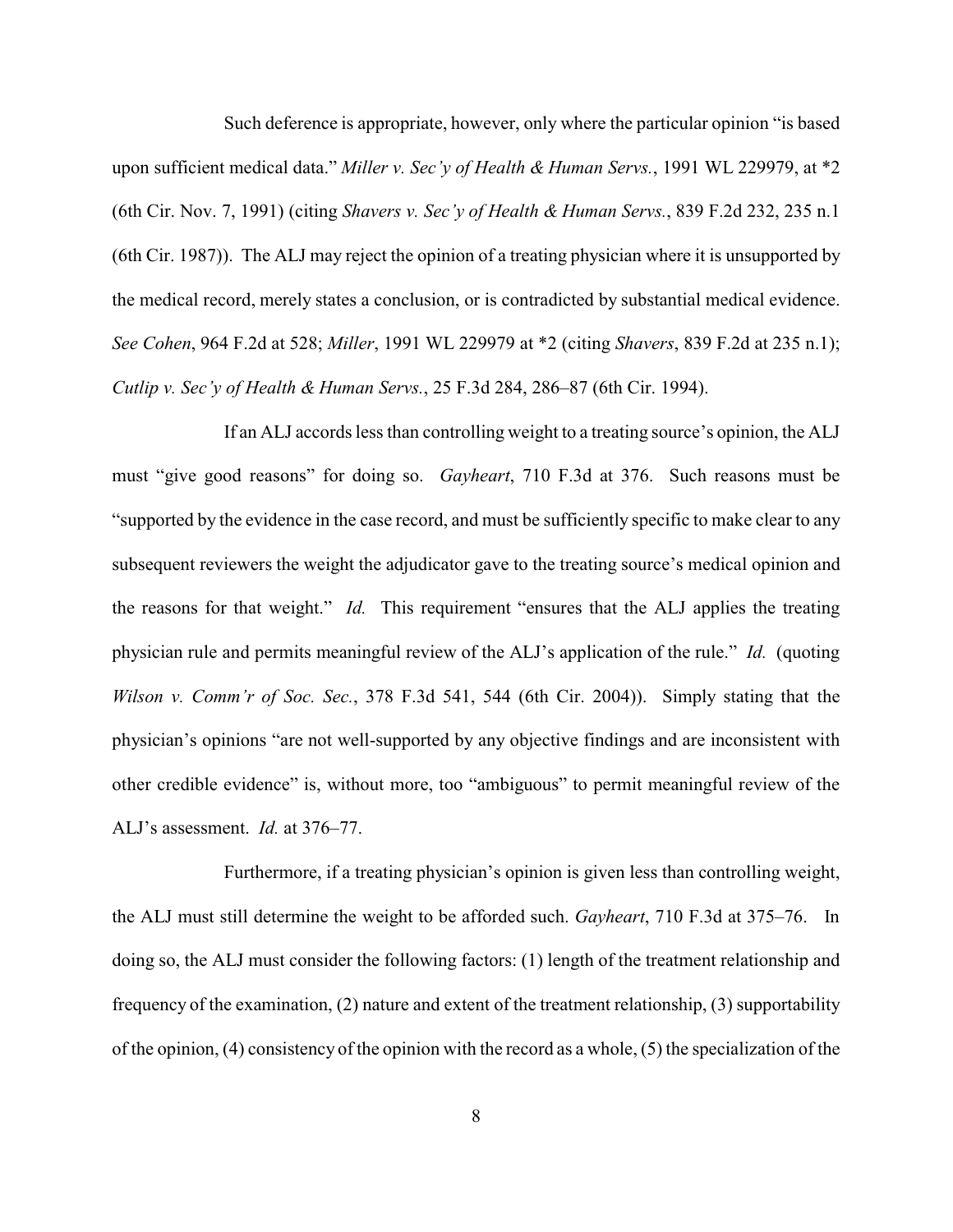treating source, and (6) other relevant factors. *Id.* (citing 20 C.F.R. § 404.1527). While the ALJ is not required to explicitly discuss each of these factors, the record must nevertheless reflect that the

ALJ considered those factors relevant to his assessment. *See, e.g.*, *Oldham v. Astrue*, 509 F.3d 1254,

1258 (10th Cir. 2007); *Undheim v. Barnhart*, 214 F. App'x 448, 450 (5th Cir. 2007).

The ALJ explained he gave only limited weight to Dr. Franklyn's opinion because:

[I]t is quite clear Dr. Franklyn's physical assessment was based largely if not completely on the claimant's own description of tolerances for activity rather than on notations of physical signs, clinical findings and radiologic evidence, most of which are conspicuously absent from her treating records (See generally Exhibits B3F, B9F & B10F) as required by (20 CFR 416.908) and not simply statements of symptoms. Moreover, the clamant's surgery was generally successful as described in the spinal surgeon's records and he reported a positive response (100% relief) from post-surgical injection therapy and there is no compelling evidence of ongoing lumbar spine dysfunction.

(PageID.68.) The ALJ's reasoning is well supported. While Plaintiff contends that the opinion should be upheld because no other source disagreed with it, the ALJ properly discounted Dr. Franklyn's opinion because it was not supported by any clinical findings and was contradicted by other substantial evidence. Indeed Dr. Franklyn provided little by way of explanation when offering her extreme limitations on the worksheet opinion. A review of a treatment note authored by Dr. Franklyn, and completed the day before she rendered her opinion, contains assertions similar to those contained in the opinion, but is also similarly lacking in any meaningful explanation. (PageID.576–581.) Plaintiff claims that the treatment note merely reflects consistency with the opinion. (PageID.675.) But Plaintiff misses the point. Under the treating physician rule, an ALJ is obligated to give controlling weight to an opinion that is "well-supported by medically acceptable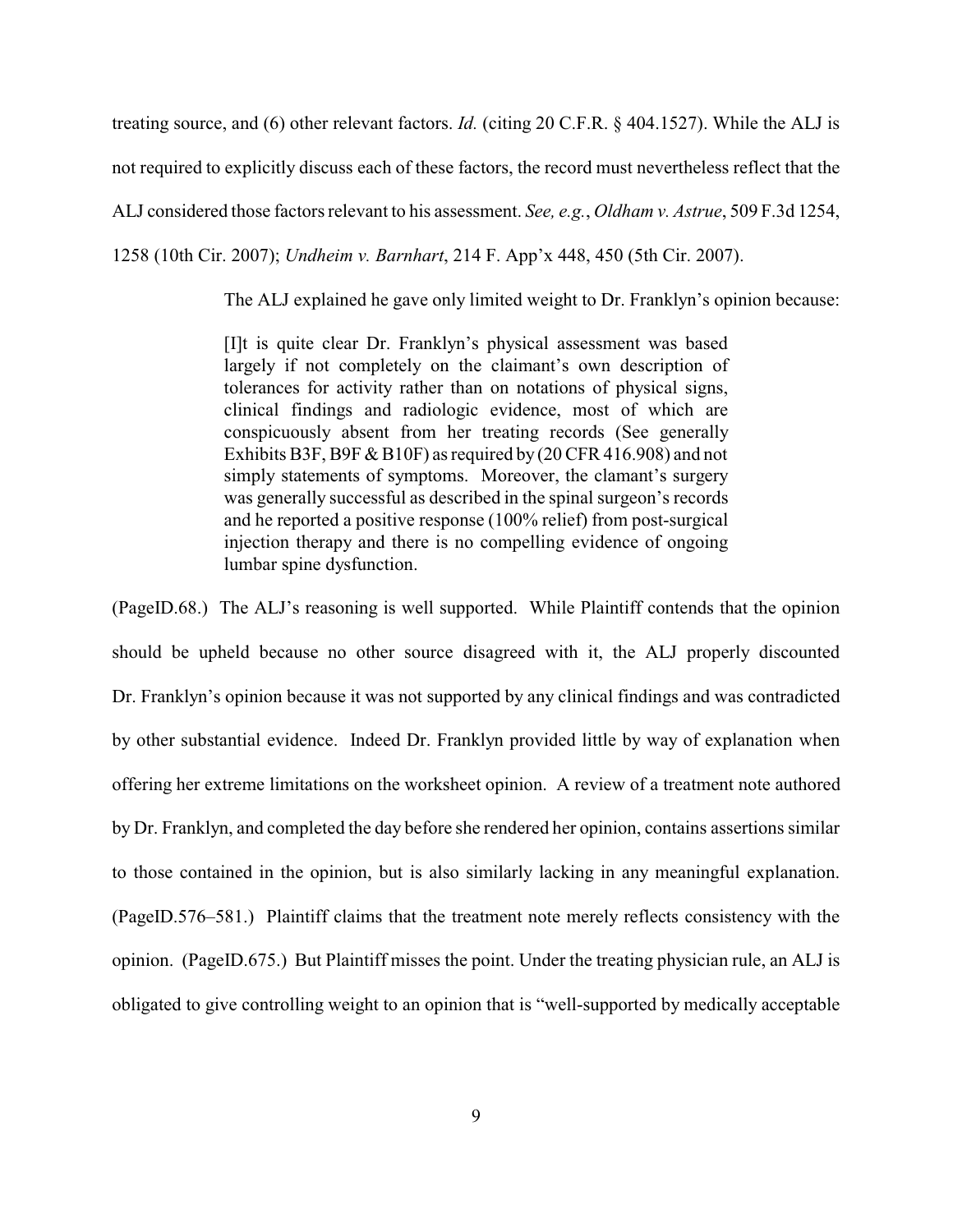clinical and laboratory diagnostic techniques" *Gayheart,* 710 F.3d at 375–76. This opinion is not well-supported.

Moreover, as the ALJ observed, the opinion is inconsistent with the record. For example, roughly two months before Dr. Franklyn rendered her opinion, Plaintiff stated that he had experienced 100% pain relief from his last pain relief injection, and while the pain was slowly starting to escalate, he was still happy he was able to do activities such as tie his shoes. (PageID.605.) He also testified that an injection in June helped significantly with pain in his leg. (PageID.86.) The ALJreasonablyfound such records to be inconsistent with Dr. Franklyn's opinion. Plaintiff argues there are other records that demonstrate less successful injections, but in each one cited by Plaintiff, there was some amount of relief. (PageID.463, 610.) They show Plaintiff had a steady gait that he was able to move better. (PageID.610.) In his brief, Plaintiff claims that such relief was only "ephemeral." (PageID.652.) However, as the ALJ noted, Plaintiff testified that he experienced relief from the shots he received throughout 2013. (PageID.85–86.) This is consistent with his statement in July 2013 that the past three months had been "actually pretty good." (PageID.466.)

In short, the ALJ provided good reasons, supported by substantial evidence, for assigning limited weight to Dr. Franklyn's opinion, and in doing so properly considered the factors enumerated in 20 C.F.R. § 416.927(c): primarily, whether the doctor's opinion was consistent with the record and supported by medical signs and laboratory findings. Regardless of the other factors which the regulation required the ALJ to consider—such as the length, nature and extent of the treatment relationship, 20 C.F.R. § 416.927(c)—the evidence mentioned thus far provide substantial evidence for the ALJ's decision to accord Dr. Franklyn's opinion limited weight. No matter how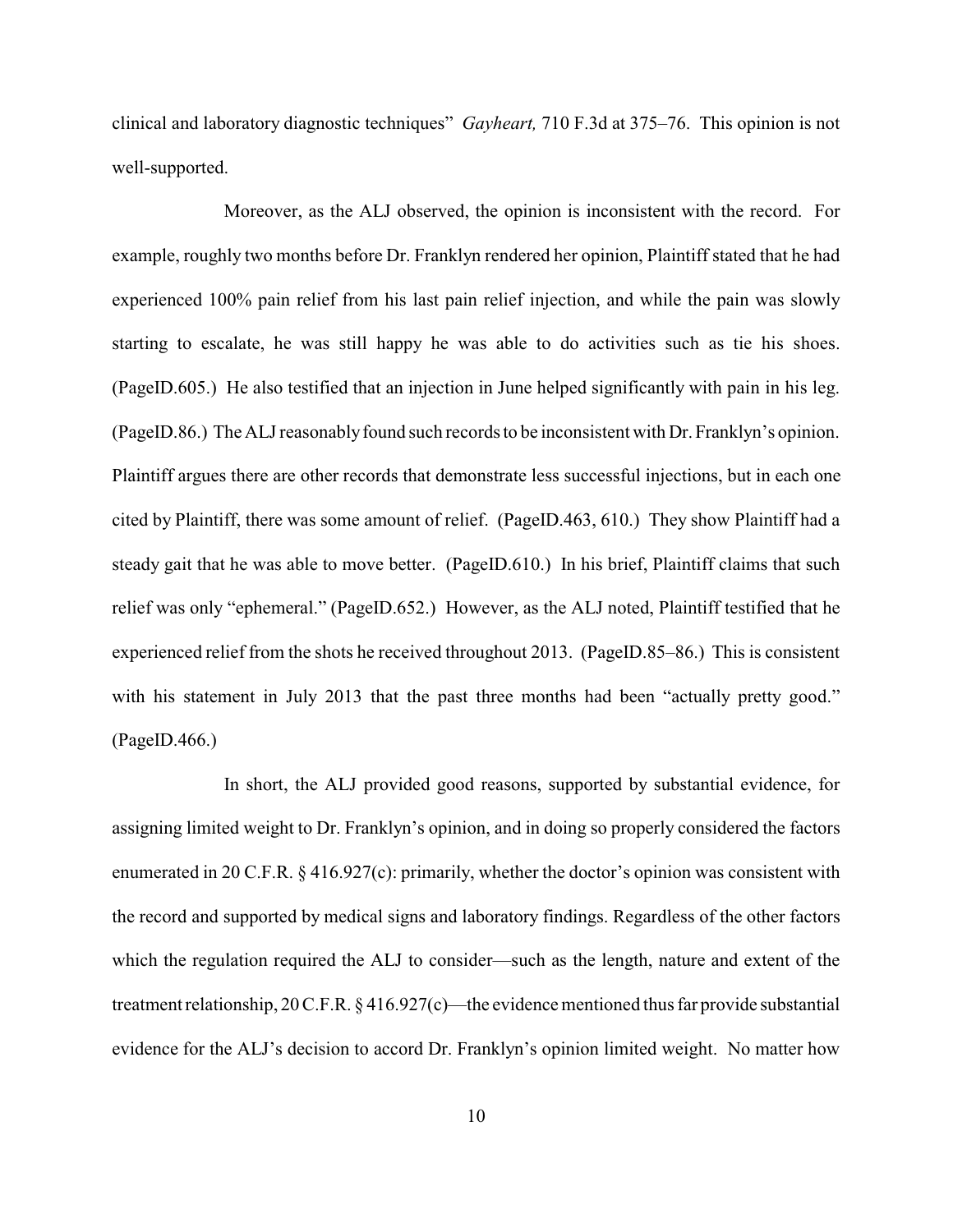long Dr. Franklyn had been treating Plaintiff or how familiar she was with his treatment history, the record supports the ALJ's findings that the doctor's opinion was not well supported and was inconsistent with the pain relief and improvement in function Plaintiff reported after receiving injections. At bottom, the Court does not doubt that Plaintiff is limited because of his impairments, but such limitations are adequately accounted for in the RFC.

### **2. Plaintiff's RFC Is Supported by Substantial Evidence.**

Plaintiff next argues that since the ALJ did not adopt Dr. Franklyn's opinion–the only opinion in the record regarding Plaintiff's physical impairments–substantial evidence does not support the ALJ's RFC determination. More specifically, Plaintiff claims the ALJ impermissibly "played doctor" by fashioning an RFC out of raw medical data. (PageID.653–654.) The Court disagrees.

RFC is the most, not the least, a claimant can do despite his impairments. 20 C.F.R. § 416.945(a)(1); *Branon v. Comm'r of Soc. Sec.*, 539 F. App'x 675, 677 n. 3 (6th Cir. 2013); *Griffeth v. Comm'r of Soc. Sec.*, 217 F. App'x 425, 429 (6th Cir. 2007). It is an administrative finding of fact made by the ALJ on the record as a whole. It is well established that when evaluating the claimant's RFC, the ALJ is not required to base his RFC findings entirely on a physician's opinion. *See Rudd v. Comm'r of Soc. Sec.*, 531 F. App'x 719, 728 (6th Cir. 2013) (quoting SSR 96–5p) ("[T]o require the ALJ to base her RFC finding on a physician's opinion, 'would, in effect, confer upon the treating source the authority to make the determination or decision about whether an individual is under a disability, and thus would be an abdication of the Commissioner's statutory responsibility to determine whether an individual is disabled.'"). It is the ALJ who has the ultimate responsibility for assessing a claimant's RFC, based on all of the relevant evidence. *See* 20 C.F.R. § 416.945(a);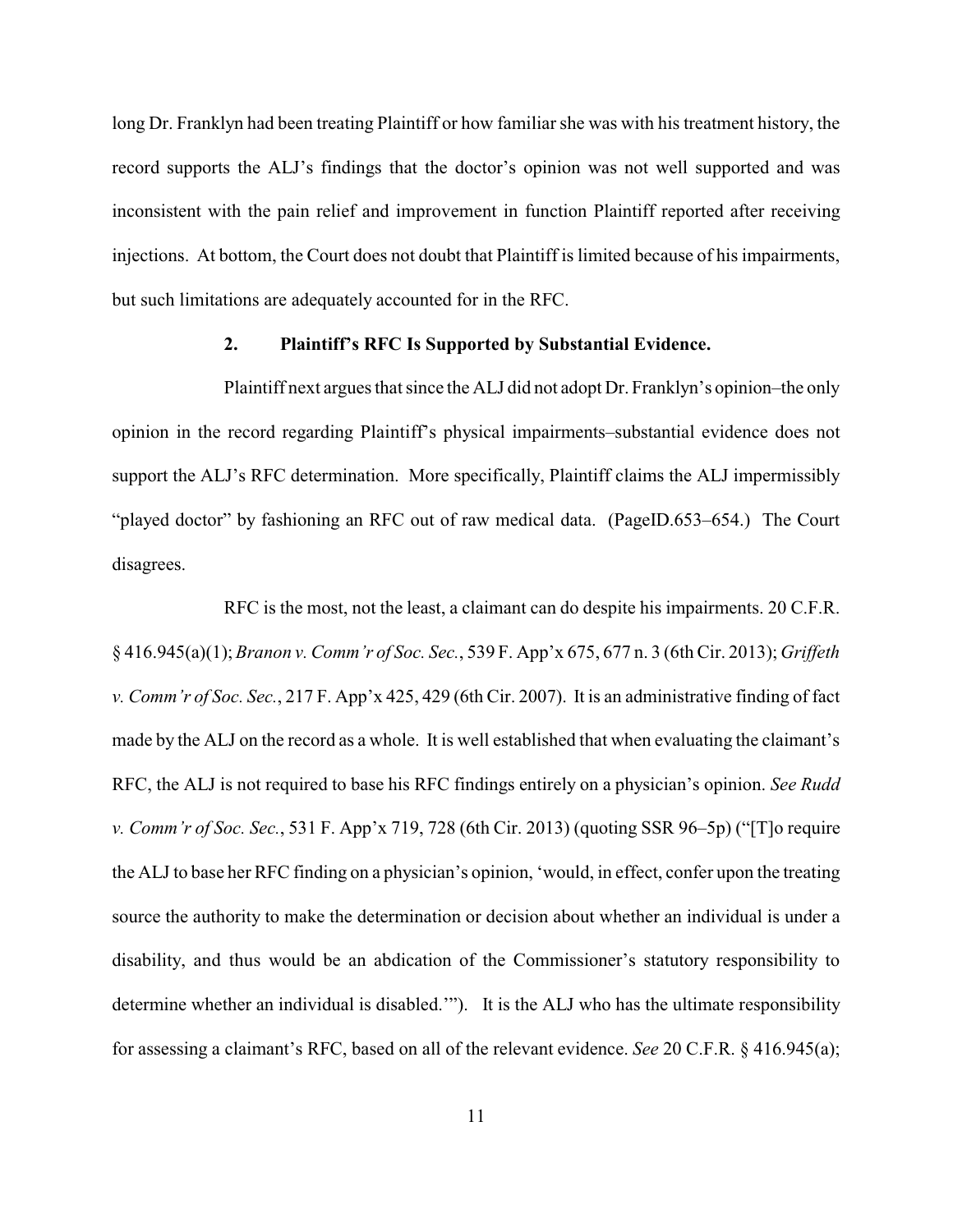*Webb v. Comm'r of Soc. Sec.*, 368 F.3d 629, 633 (6th Cir. 2004) ("The ALJ is charged with the responsibility of evaluating themedical evidence and the claimant's testimonyto form an assessment of [their] residual functional capacity.") It is not the ALJ's burden to seek out medical opinions to prove or disprove a disability claim. *Brown v. Comm'r of Soc. Sec.*, 602 F. App'x 328, 331 (6th Cir. 2015). Rather, it is Plaintiff's obligation to provide evidence to support his claim of disability. 20 C.F.R § 416.912(c).

The Court is not persuaded by Plaintiff's argument. The ALJ provided a thorough and accurate recitation of the medical evidence of record in determining that Plaintiff was not disabled. (PageID.63–69.) It is clear the ALJ acted squarely within his authority by then determining the RFC based on that objective record and Plaintiff's testimony. Moreover, even though the ALJ assigned the opinion little weight, he still had the benefit of Dr. Franklyn's opinion and found impairments consistent with the doctor's diagnosis. In sum, "nothing suggests that the ALJ quilted together solely subjective determinations in fashioning the RFC." *Hernandez v. Comm'r of Soc. Sec.*, 644 F. App'x 468, 476 (6th Cir. 2016); *see also Ford v. Comm'r of Soc. Sec.*, 114 F. App'x 194, 198 (6th Cir. 2004) (finding substantive evidence supporting the RFC when the ALJ failed to adopt the only capacity opinion in the record); *Muscott v. Colvin*, No. CV 14-13890, 2015 WL7248670, at \*4 (E.D. Mich. Oct. 29, 2015), *report and recommendation adopted sub nom*. *Muscott v. Comm'r of Soc. Sec.*, No. 14-13890, 2016 WL 386432 (E.D. Mich. Feb. 2, 2016) (finding that "after the ALJ set forth good reasons for rejecting [the only opinion,] the ALJ did not need to seek out another physician's opinion."). This claim of error is accordingly denied.